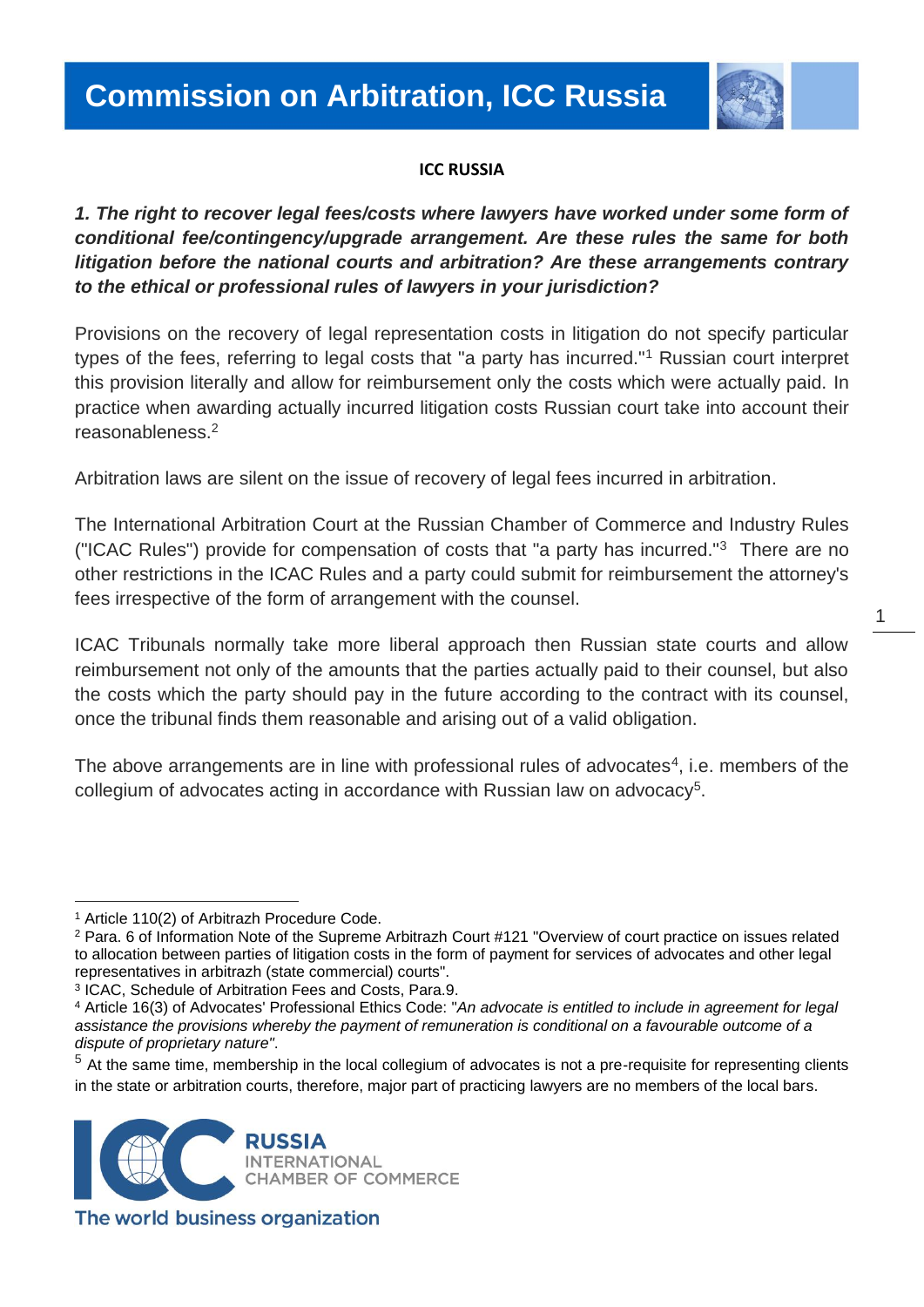# **Commission on Arbitration, ICC Russia**



From that perspective a conditional fee arrangement (where the counsel fees are contingent upon the outcome of the case) by itself does not contradict Russian laws and there is no formal restriction for using it.

At the same time, because such arrangements sometimes are used to "legitimize" reimbursement of the counsel's illegal payments to the judiciary, the Russian courts took a view that such arrangements were not enforceable.

Thus, Russian Constitutional Court stated in 2007 that any "success fees arrangements" were unenforceable.<sup>6</sup> The formal reasoning was that the funds were to be paid were not designated to cover the costs of work performance, but for obtaining a favourable decision from the respective authority, and it is contrary to Russian law, whereby a court decision can not be a subject-matter of any contract or any other object of civil law rights.

However, in the recent years the practice has slightly changed and courts were awarding contingency legal fees.

Thus, the Supreme Arbitrazh Court<sup>7</sup> in one of the resent cases refused to reconsider the judgment of the lower courts where the increase of counsel's fees occurred after the judgment granting the claim was issued.<sup>8</sup>

In some other judgments the courts allowed contingency fees where the amount of fees was based on the actually performed work and the price for it was in line with the market rates.<sup>9</sup>

Thus, the Supreme Arbitrazh Court directed the lower courts to assess the reasonable character of legal fees in deciding whether the contingency fee costs should be awarded.<sup>10</sup>

l

<sup>9</sup> *See, for ex.,* Resolution of Western-Siberian Circuit of 17 December 2013 in case N А81-2317/2012.

<sup>10</sup> Supreme Arbitrazh Court Presidium highlighted the following in its resolution of 4 February 2014 № 16291/10 in case № А40-91883/08-61-820:"*In considering the issue of whether the litigation costs that include contingency fees are reasonable, the court is entitled, in addition to verifying that the legal services have in fact been rendered by the representative, to assess the quality of the services rendered, including the knowledge and skills demonstrated by the representative, based, inter alia, on such criteria as the knowledge of laws and court practice, legal theories, being aware of the current trends in legal regulation of the disputed issue in Russian legal system and legal systems of foreign countries, trends in international law on the disputed issue, which contributes to the improvement of the quality of professional representation in courts and the efficiency in protecting the breached rights. It also ensures that persons who render legal representation services in case* 



The world business organization

<sup>6</sup> Resolution of RF Constitutional Court of 23 Jan 2007 No 1-P.

<sup>7</sup> Supreme Arbitrazh Court was the name of the highest judiciary authority in the system of Russian Arbitrazh Courts, i.e. state courts resolving economical disputes.

<sup>8</sup> *See* Ruling of the Supreme Arbitrazh Court №VAS - 12252/11 in case А40-35715/10-141-305, case file at: [http://kad.arbitr.ru/Card/4c6e41e7-ab3e-428e-bc55-b9b89b51bf44.](http://kad.arbitr.ru/Card/4c6e41e7-ab3e-428e-bc55-b9b89b51bf44)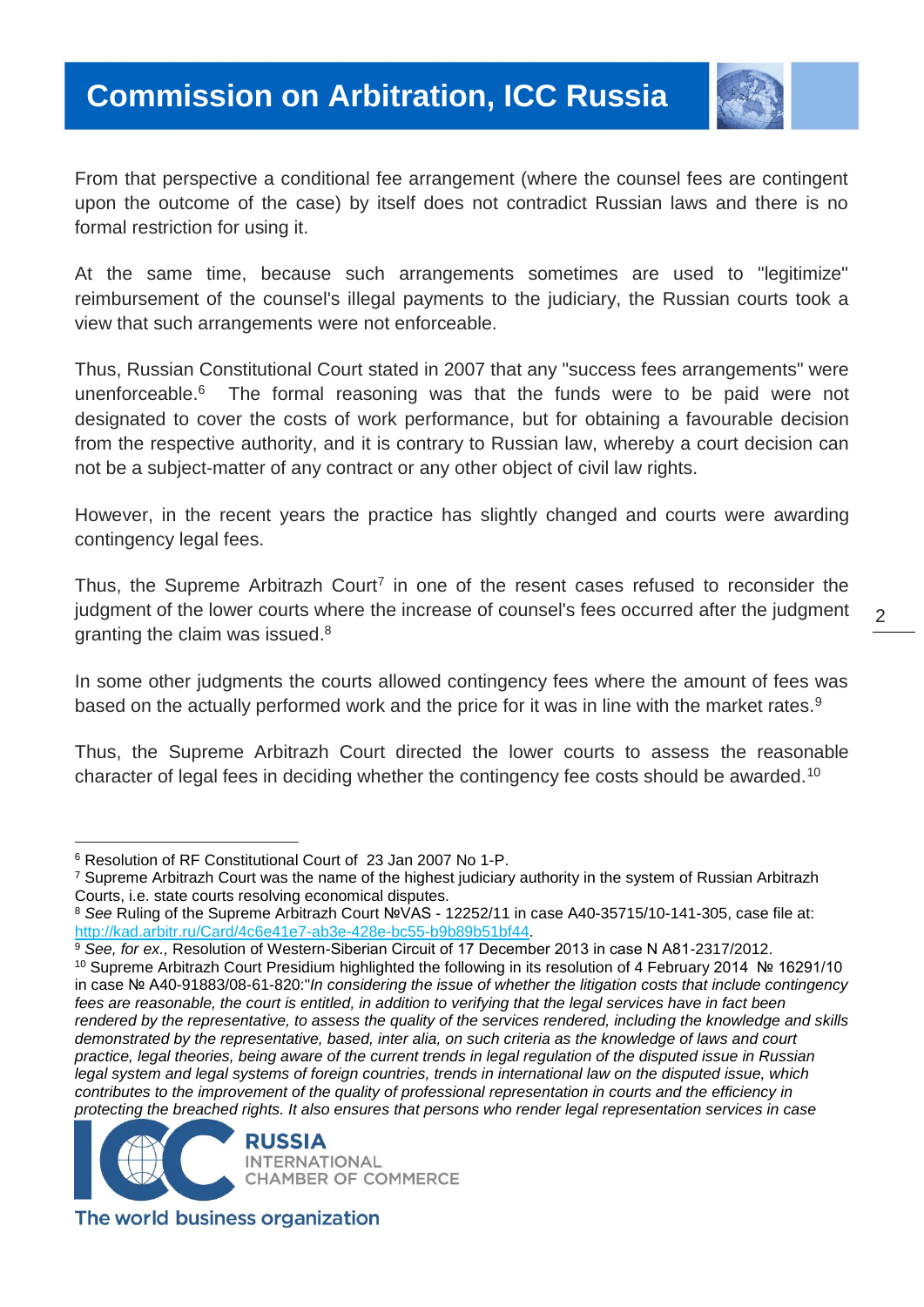

It should be noted that in 2014 the Supreme Arbitrazh Court was absorbed by Supreme Court and ceased its existence.

The Supreme Court of Russia took more conservative position on contingency fee arrangements. 11

The ICAC tribunals usually take more liberal approach in awarding contingency fees once they found that they are reasonable.<sup>12</sup>

### *2. What information is relevant for the recovery of costs provided by a third party funder, and how should the role of third party funders be taken into account?*

Reimbursement of third party funder costs is not allowed as they are not parties to the arbitration proceedings.

At the same time, if a third party funder had incurred costs in lieu of the party to the proceedings, such party could recover these costs subject to the requirements stated above. The issue whether the party should provided the details of its arrangement with the third party funder has not been tested yet, at least there is no publicly available information about it.

*3. Is there any national law/experience on contracting parties agreeing, in advance of the dispute and/or in the arbitration agreement (e.g. to protect the weaker from the stronger party), how costs should be divided, such as each party to pay its own costs in any event, or costs to be paid by the unsuccessful party? Are there any mandatory laws in respect of allocation of costs?*

In another ICAC award (case 250/2013) 60% of claimant's claims were granted (USD 3,891,000), as well as legal representation costs of USD 200 000. Part of the costs was not actually paid and was conditional on winning the case. In granting the recovery of success fees, the arbitral tribunal reasoned that ICAC was an arbitration court and not a judiciary body, and its competence stems from the expression of will of the parties to an arbitration agreement. Therefore, one may determine the remuneration for the work done based on a particular economic effect of the work, as this economic effect is not related to administration of justice or any function of authority."



The world business organization

l

*they meet the conditions, are able to receive bonus payments when they render high quality services on a par with persons who work under an employment contract or state servant contract and being in principle entitled to a bonus payment for successfully performing the tasks".*

<sup>11</sup> Decision taken 18 April 2015. Case file at: http://kad.arbitr.ru/Kad/Card?number=А60-11353%2F2013

<sup>12</sup> Thus, ICAC award in case 104/2014 granted a claim of USD 200,000.00 of outstanding payments under contract, as well as all claimant's costs, inclusive of USD 20,000 of legal representation costs. As at the time of rendering the award USD 10,000 of the above amount of costs were not actually paid, as their payment was conditional on the claimant's winning of this case.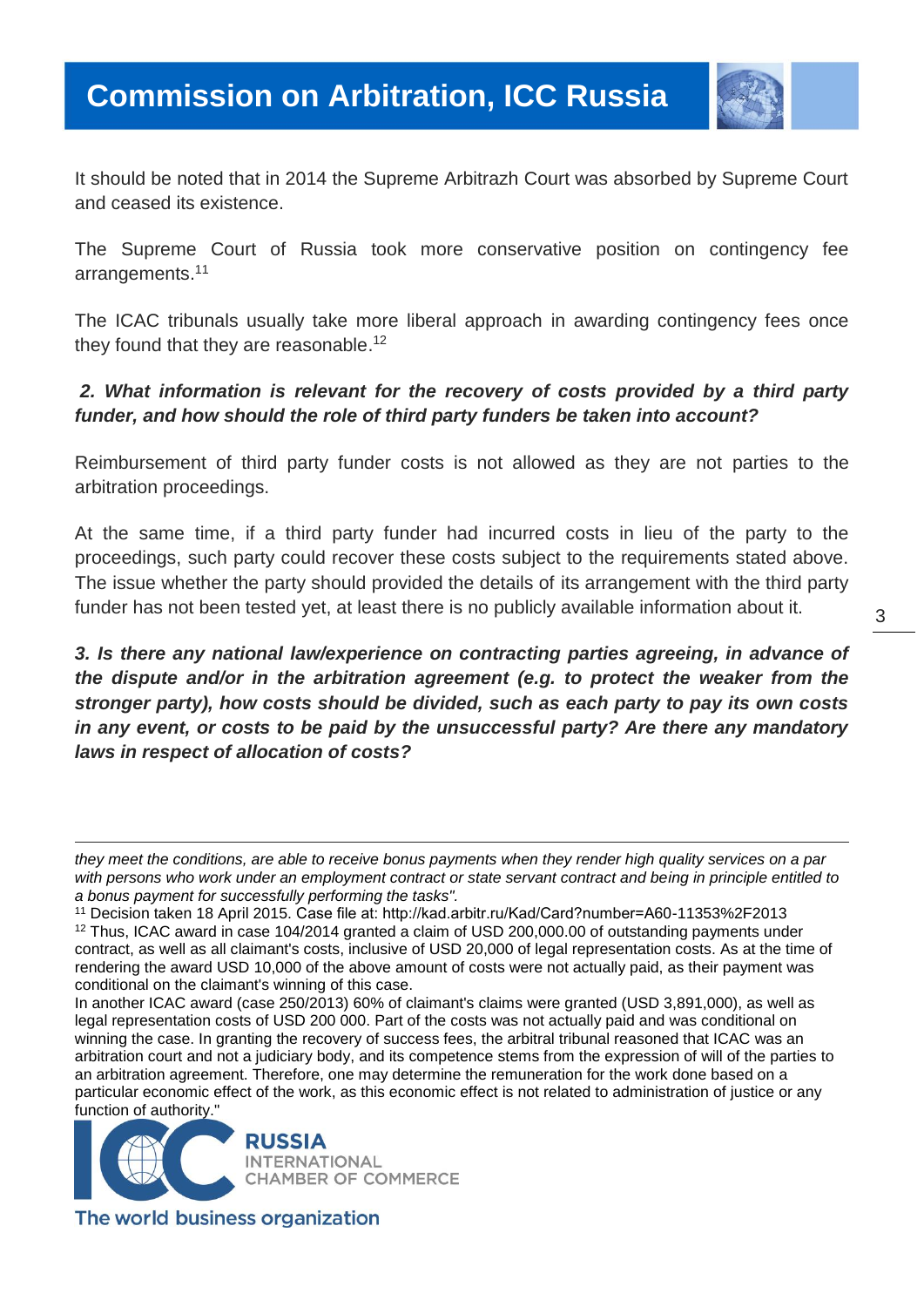

Russian Law on International Arbitration does not have any mandatory provisions regarding recovery the costs of proceedings.

Therefore, the parties are free to include in their arbitration agreement any provisions on the allocation of costs.

ICAC Rules gives priority to the parties' agreement on the allocation of arbitration costs<sup>13</sup> and additional expenses<sup>14</sup>.

According to Russian procedural laws state courts should awards costs (which are different than legal fees) to the winning party in proportion to the amount of the claims granted.<sup>15</sup> However, in case the parties agreed to allocate the costs in a different manner, the court respect such an agreement.<sup>16</sup>

## *4. Also, is it possible for a tribunal to cap the amount of costs being incurred/expended by the parties? What is the form for such a rule, how is it implemented and/or applied?*

The main criteria usually used by the tribunals is reasonableness of the costs.<sup>17</sup>

By awarding reasonable amounts arbitrators do not aim at reducing the costs to any average amounts paid for such services but refuse to compensate the costs that are not reasonable.<sup>18</sup>

l

In ICAC case №86/2004 only half of the claimed payment for construction works was granted, as well as half of the legal costs claimed. Account was taken of the amount and complexity of the legal work, substantiation and reasonable level of the costs.



The world business organization

<sup>&</sup>lt;sup>13</sup> Para.6 of the ICAC (Russia) Regulations on Arbitration Fees and Costs.

<sup>&</sup>lt;sup>14</sup> Para. 8 of the ICAC (Russia) Regulations on Arbitration Fees and Costs.

<sup>15</sup> Article 110(1) of Arbitrazh Procedure Code.

<sup>16</sup> Article 110(4) of Arbitrazh Procedure Code.

<sup>&</sup>lt;sup>17</sup> In deciding on whether the costs are reasonable, the tribunal will take into account the scope and complexity of the work performed, the time that a high-qualified professional would have spent on preparing such materials, the duration of the case and the number of hearings, the amount of lawyers' fees for similar cases, the quality and scope of arguments submitted by a party, the percentage of claims that were granted. At that, account is taken not only of figures but also the outcome on key issues.

<sup>18</sup> In ICAC case №186/2003 the claims of USD 1,350,000 were granted at 50%, but the legal representation costs of USD 61,000 were granted in full.